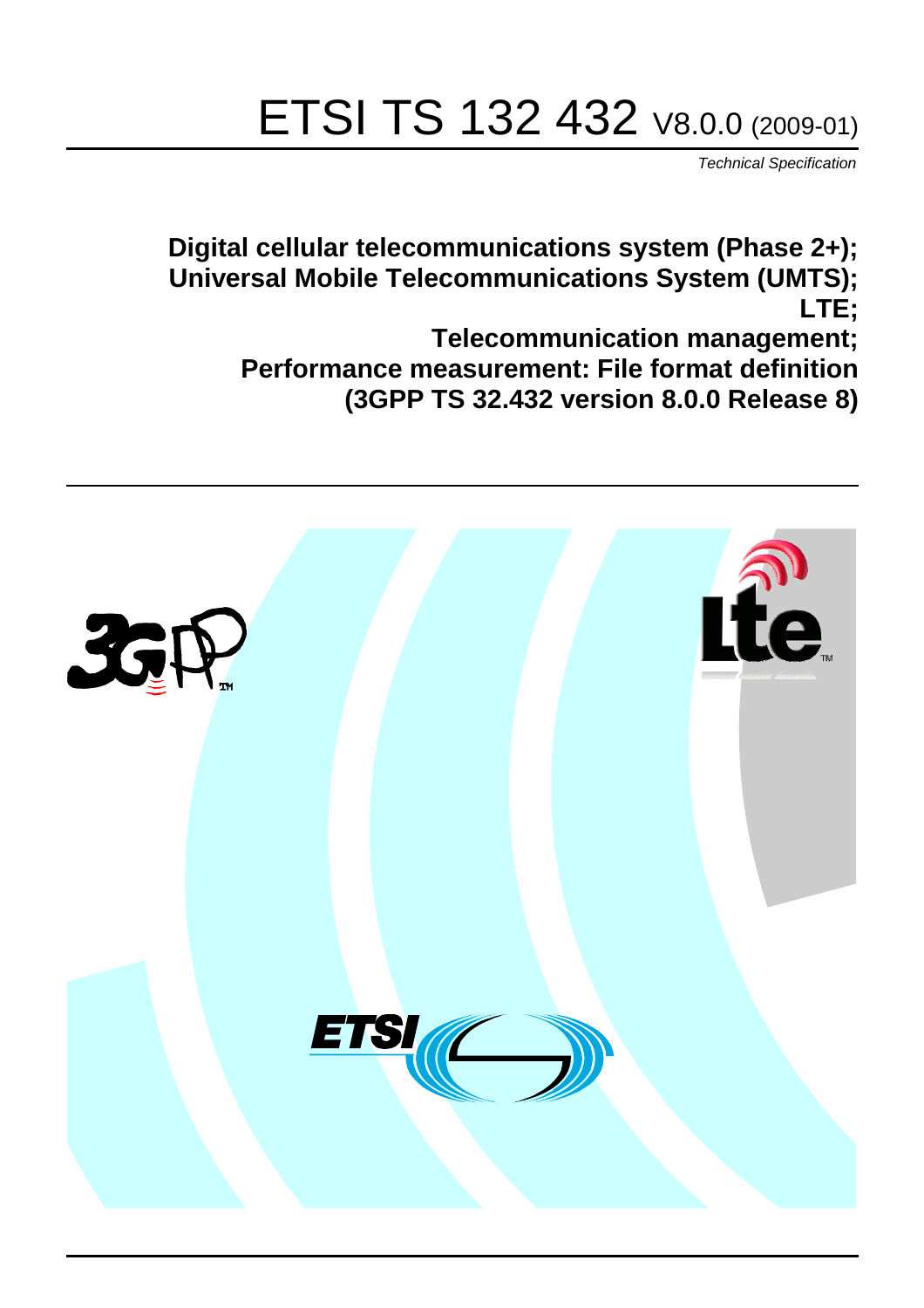Reference RTS/TSGS-0532432v800

Keywords

GSM, LTE, UMTS

### *ETSI*

### 650 Route des Lucioles F-06921 Sophia Antipolis Cedex - FRANCE

Tel.: +33 4 92 94 42 00 Fax: +33 4 93 65 47 16

Siret N° 348 623 562 00017 - NAF 742 C Association à but non lucratif enregistrée à la Sous-Préfecture de Grasse (06) N° 7803/88

### *Important notice*

Individual copies of the present document can be downloaded from: [http://www.etsi.org](http://www.etsi.org/)

The present document may be made available in more than one electronic version or in print. In any case of existing or perceived difference in contents between such versions, the reference version is the Portable Document Format (PDF). In case of dispute, the reference shall be the printing on ETSI printers of the PDF version kept on a specific network drive within ETSI Secretariat.

Users of the present document should be aware that the document may be subject to revision or change of status. Information on the current status of this and other ETSI documents is available at <http://portal.etsi.org/tb/status/status.asp>

If you find errors in the present document, please send your comment to one of the following services: [http://portal.etsi.org/chaircor/ETSI\\_support.asp](http://portal.etsi.org/chaircor/ETSI_support.asp)

### *Copyright Notification*

No part may be reproduced except as authorized by written permission. The copyright and the foregoing restriction extend to reproduction in all media.

> © European Telecommunications Standards Institute 2009. All rights reserved.

**DECT**TM, **PLUGTESTS**TM, **UMTS**TM, **TIPHON**TM, the TIPHON logo and the ETSI logo are Trade Marks of ETSI registered for the benefit of its Members.

**3GPP**TM is a Trade Mark of ETSI registered for the benefit of its Members and of the 3GPP Organizational Partners. **LTE**™ is a Trade Mark of ETSI currently being registered

for the benefit of its Members and of the 3GPP Organizational Partners.

**GSM**® and the GSM logo are Trade Marks registered and owned by the GSM Association.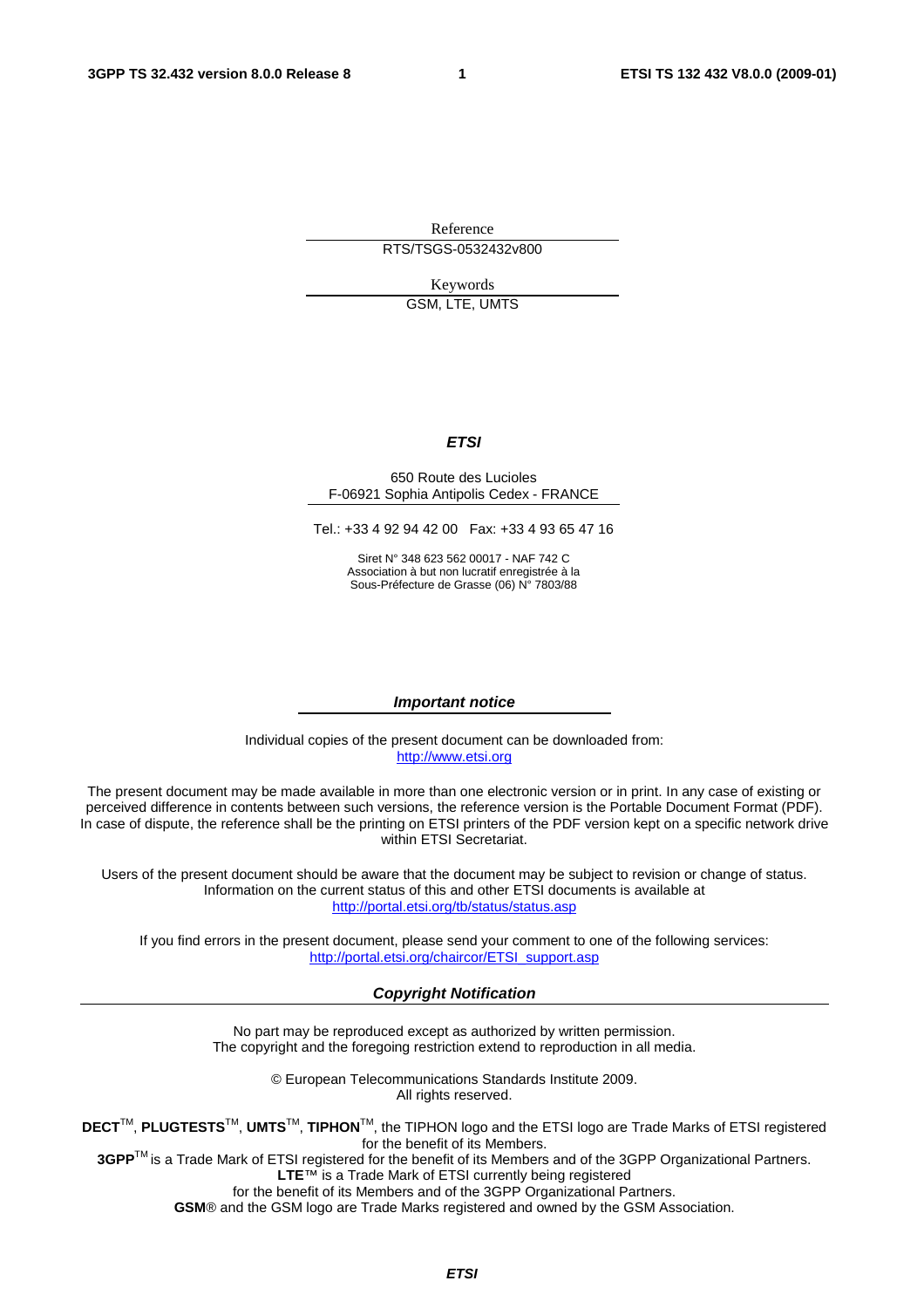# Intellectual Property Rights

IPRs essential or potentially essential to the present document may have been declared to ETSI. The information pertaining to these essential IPRs, if any, is publicly available for **ETSI members and non-members**, and can be found in ETSI SR 000 314: *"Intellectual Property Rights (IPRs); Essential, or potentially Essential, IPRs notified to ETSI in respect of ETSI standards"*, which is available from the ETSI Secretariat. Latest updates are available on the ETSI Web server ([http://webapp.etsi.org/IPR/home.asp\)](http://webapp.etsi.org/IPR/home.asp).

Pursuant to the ETSI IPR Policy, no investigation, including IPR searches, has been carried out by ETSI. No guarantee can be given as to the existence of other IPRs not referenced in ETSI SR 000 314 (or the updates on the ETSI Web server) which are, or may be, or may become, essential to the present document.

# Foreword

This Technical Specification (TS) has been produced by ETSI 3rd Generation Partnership Project (3GPP).

The present document may refer to technical specifications or reports using their 3GPP identities, UMTS identities or GSM identities. These should be interpreted as being references to the corresponding ETSI deliverables.

The cross reference between GSM, UMTS, 3GPP and ETSI identities can be found under [http://webapp.etsi.org/key/queryform.asp.](http://webapp.etsi.org/key/queryform.asp)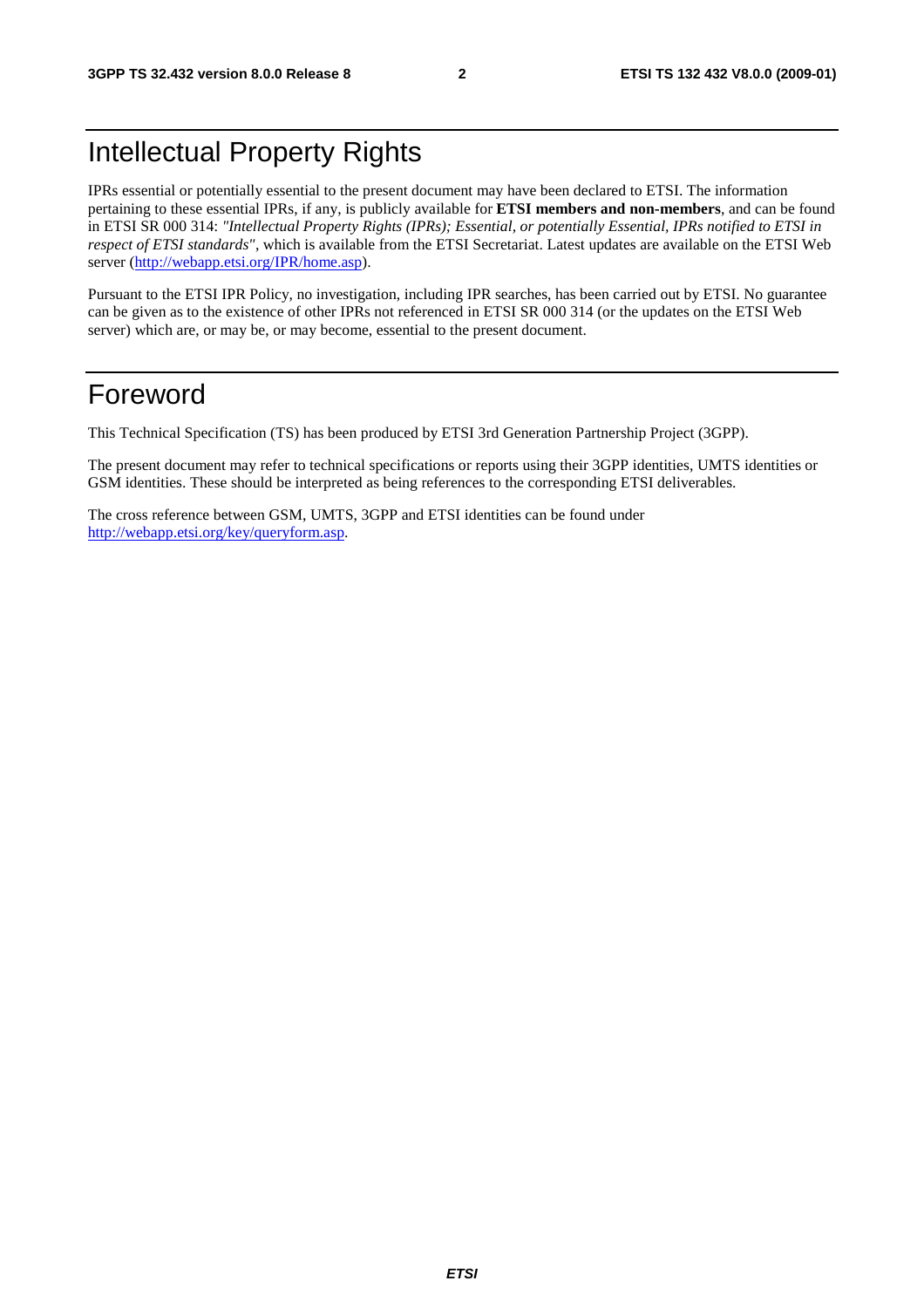$\mathbf{3}$ 

# Contents

| 1                                                        |  |
|----------------------------------------------------------|--|
| 2                                                        |  |
| 3<br>3.1<br>3.2                                          |  |
| $\overline{4}$<br>4.1                                    |  |
| 5<br>5.1<br>5.1.1<br>5.1.1.1<br>5.1.1.2<br>5.1.2<br>5.2. |  |
| <b>Annex A (informative):</b>                            |  |
| A.1                                                      |  |
| <b>Annex B</b> (informative):                            |  |
|                                                          |  |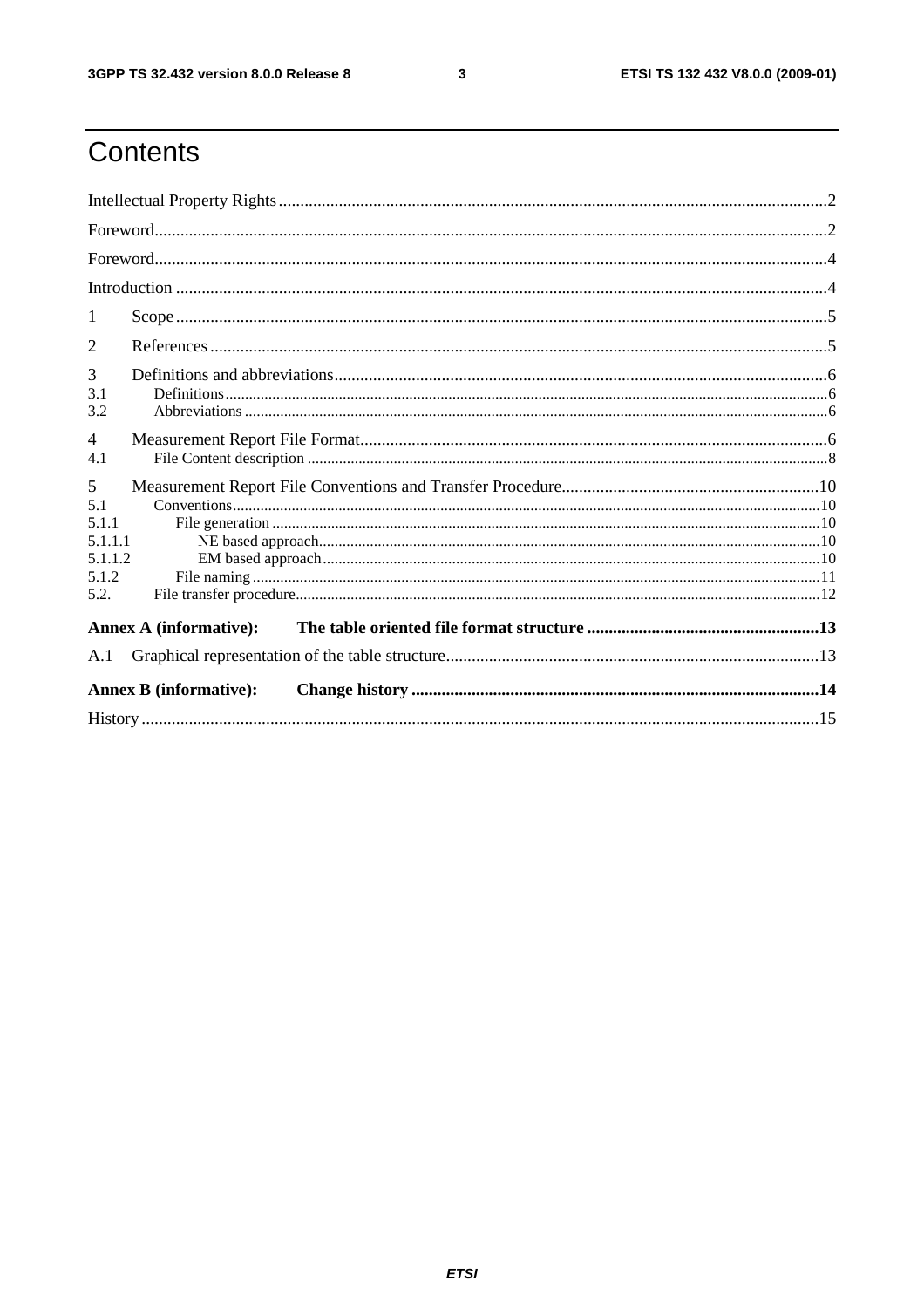# Foreword

This Technical Specification has been produced by the 3<sup>rd</sup> Generation Partnership Project (3GPP).

The contents of the present document are subject to continuing work within the TSG and may change following formal TSG approval. Should the TSG modify the contents of the present document, it will be re-released by the TSG with an identifying change of release date and an increase in version number as follows:

Version x.y.z

where:

- x the first digit:
	- 1 presented to TSG for information;
	- 2 presented to TSG for approval;
	- 3 or greater indicates TSG approved document under change control.
- y the second digit is incremented for all changes of substance, i.e. technical enhancements, corrections, updates, etc.
- z the third digit is incremented when editorial only changes have been incorporated in the document.

# Introduction

The present document is part of a TS-family covering the 3<sup>rd</sup> Generation Partnership Project: Technical Specification Group Services and System Aspects; Telecommunication management, as identified below:

| TS 32.432: | "Performance measurement; File format definition"; |  |  |  |
|------------|----------------------------------------------------|--|--|--|
|------------|----------------------------------------------------|--|--|--|

TS 32.435: "Performance measurement; eXtensible Markup Language (XML) file format definition";

TS 32.436: "Performance measurement; Abstract Syntax Notation 1 (ASN.1) file format definition".

The present document is part of a set of specifications, which describe the requirements and information model necessary for the standardised Operation, Administration and Maintenance (OA&M) of a multi-vendor 3G PLMN.

During the lifetime of a PLMN, its logical and physical configuration will undergo changes of varying degrees and frequencies in order to optimise the utilisation of the network resources. These changes will be executed through network configuration management activities and/or network engineering, see 3GPP TS 32.600 [4].

Many of the activities involved in the daily operation and future network planning of a PLMN network require data on which to base decisions. This data refers to the load carried by the network and the grade of service offered. In order to produce this data performance measurements are executed in the NEs, which comprise the network. The data can then be transferred to an external system, e.g. an Operations System (OS) in TMN terminology, for further evaluation. The purpose of the present document and the other related 3GPP TSs listed above is to describe the mechanisms involved in the collection of the data.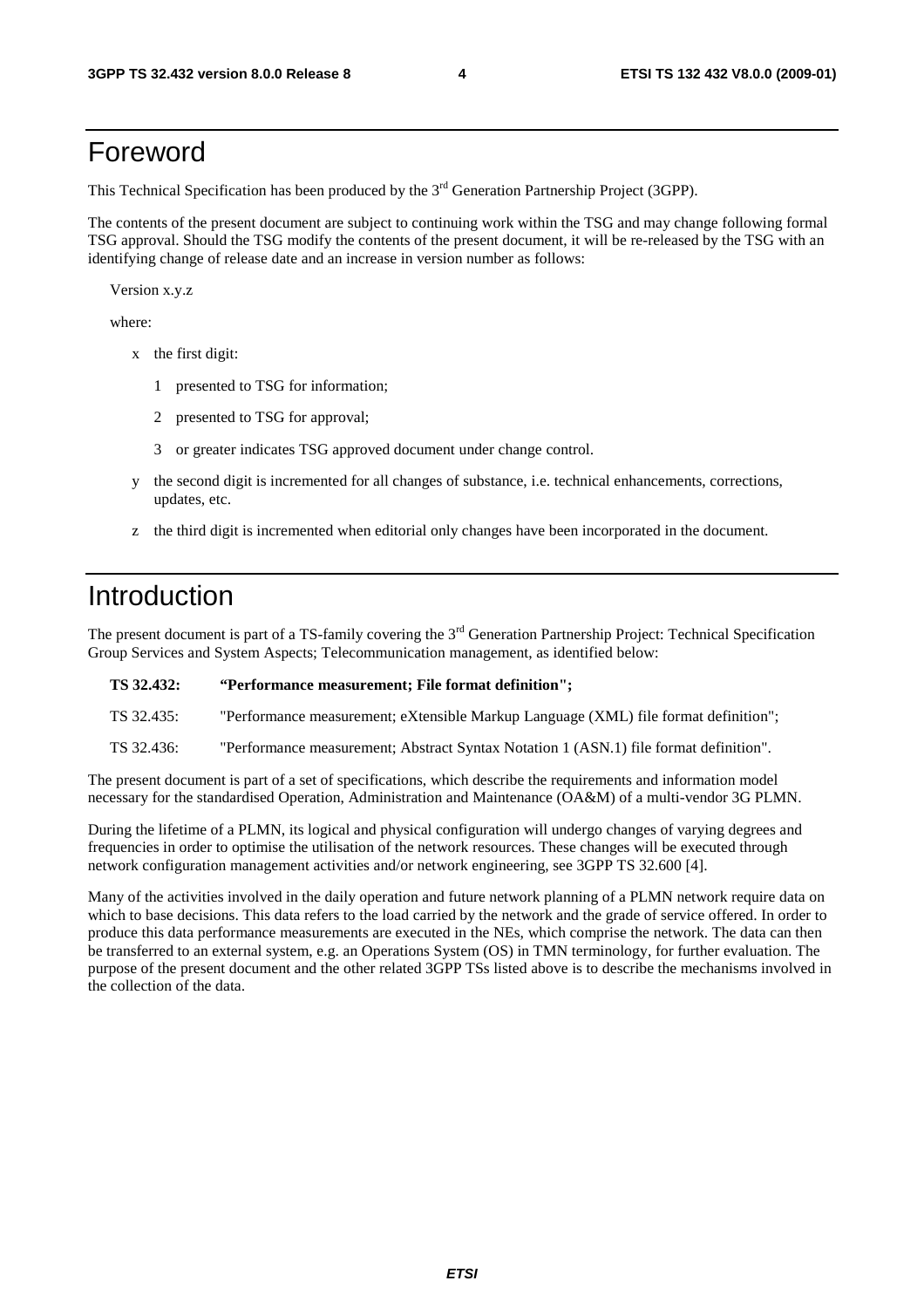# 1 Scope

The present document describes the general semantics of performance measurement result and collection. It defines the report file format, report file conventions and the file transfer procedure. Clause 4 specifies the file format for the bulk transfer of performance measurement results to the NM, while clause 6 discusses the file transfer procedure utilised on that interface.

The present document does not give the definition of any specific file format – such as XML and ASN.1, which will be given in Performance Measurement eXtensible Markup Language (XML) File Format Definition 3GPP TS 32.435 and Performance Measurement Abstract Syntax Notation 1 (ASN.1) File Format Definition 3GPP TS 32.436.

# 2 References

The following documents contain provisions which, through reference in this text, constitute provisions of the present document.

- References are either specific (identified by date of publication, edition number, version number, etc.) or non-specific.
- For a specific reference, subsequent revisions do not apply.
- For a non-specific reference, the latest version applies. In the case of a reference to a 3GPP document (including a GSM document), a non-specific reference implicitly refers to the latest version of that document *in the same Release as the present document*.
- [1] 3GPP TS 32.101: "Telecommunication management; Principles and high level requirements".
- [2] 3GPP TS 32.102: "Telecommunication management; Architecture".
- [3] 3GPP TS 32.401: "Telecommunication management; Performance Management (PM); Concept and requirements".
- [4] 3GPP TS 32.600: "Telecommunication management; Configuration Management (CM); Concept and high-level requirements".
- [5] 3GPP TS 25.442: "UTRAN Implementation Specific O&M Transport".
- [6] 3GPP TS 32.300: "Telecommunication management; Configuration Management (CM); Name convention for Managed Objects".
- [7] 3GPP TS 52.402: "Telecommunication management; Performance Management (PM); Performance measurements - GSM".
- [8] 3GPP TS 32.403: "Telecommunication management; Performance Management (PM); Performance measurements - UMTS and combined UMTS/GSM".
- [9] 3GPP TS 32.622: "Telecommunication management; Configuration Management (CM); Generic network resources Integration Reference Point (IRP): Network Resource Model (NRM)".
- [10] ITU-T Recommendation X.680: "Information technology Abstract Syntax Notation One (ASN.1): Specification of basic notation".
- [11] ISO8601:2000(E) Data elements and interchange formats Information interchange Representation of dates and times".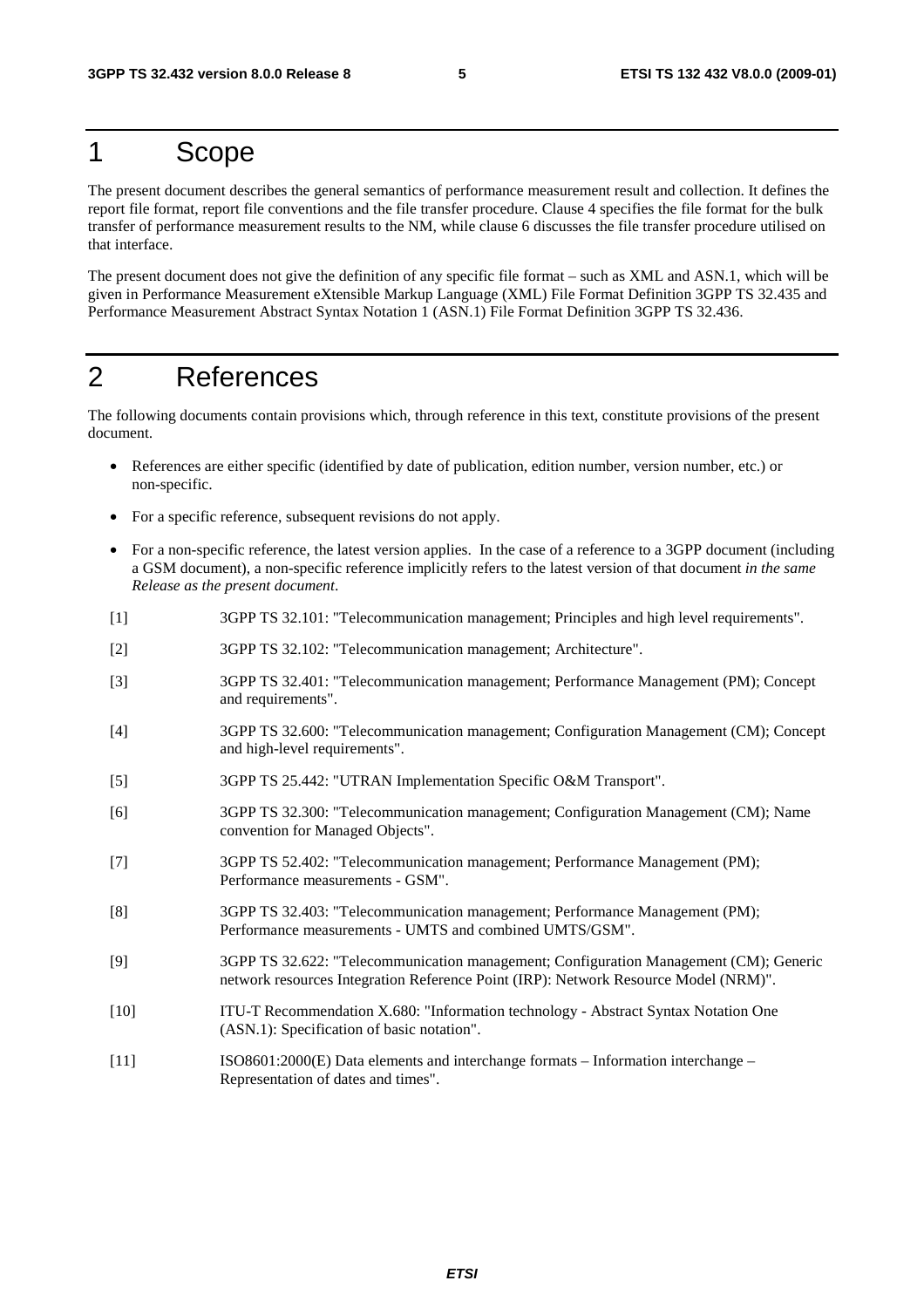# 3 Definitions and abbreviations

# 3.1 Definitions

For the purposes of the present document, the following terms and definitions apply:

**network Element Manager (EM):** provides a package of end-user functions for management of a set of closely related types of Network Elements. These functions can be divided into two main categories:

- Element Management Functions for management of Network Elements on an individual basis. These are basically the same functions as supported by the corresponding local terminals.
- Sub-Network Management Functions that are related to a network model for a set of Network Elements constituting a clearly defined sub-network, which may include relations between the Network Elements. This model enables additional functions on the sub-network level (typically in the areas of network topology presentation, alarm correlation, service impact analysis and circuit provisioning).

**Network Manager (NM):** provides a package of end-user functions with the responsibility for the management of a network, mainly as supported by the EM(s) but it may also involve direct access to the Network Elements. All communication with the network is based on open and well-standardised interfaces supporting management of multivendor and multi-technology Network Elements.

**Operations System (OS):** generic management system, independent of its location level within the management hierarchy.

# 3.2 Abbreviations

For the purposes of the present document, the following abbreviations apply:

| 3G         | $3rd$ Generation                        |
|------------|-----------------------------------------|
| EM         | <b>Element Manager</b>                  |
| <b>GSM</b> | Global System for Mobile communications |
| <b>NE</b>  | Network Element                         |
| NM         | Network Manager                         |
| <b>PM</b>  | Performance Management                  |
|            |                                         |

# 4 Measurement Report File Format

This clause describes the format of measurement result files that can be transferred from the network (NEs or EM) to the NM.

The following conditions have been considered in defining this file format:

- Since the files are transferred via a machine-machine interface, the files applying the format definitions should be machine-readable using standard tools.
- The file format should be independent of the data transfer protocol used to carry the file from one system to another.
- The file format should be generic across 3G systems.
- The file format should be flexible enough to include all possible measurement types, i.e. those specified within clause 6 as well as measurements defined within other standards bodies, or vendor specific measurement types.
- The file format should not impose any dependency between granularity periods for the generation of measurement results and file upload cycles for the file transfer from the network to the NM.
- The file format should be flexible enough to support both the NE-based and the EM-based approaches, as discussed in Chapter 5, clause 5.1.1 of the present document.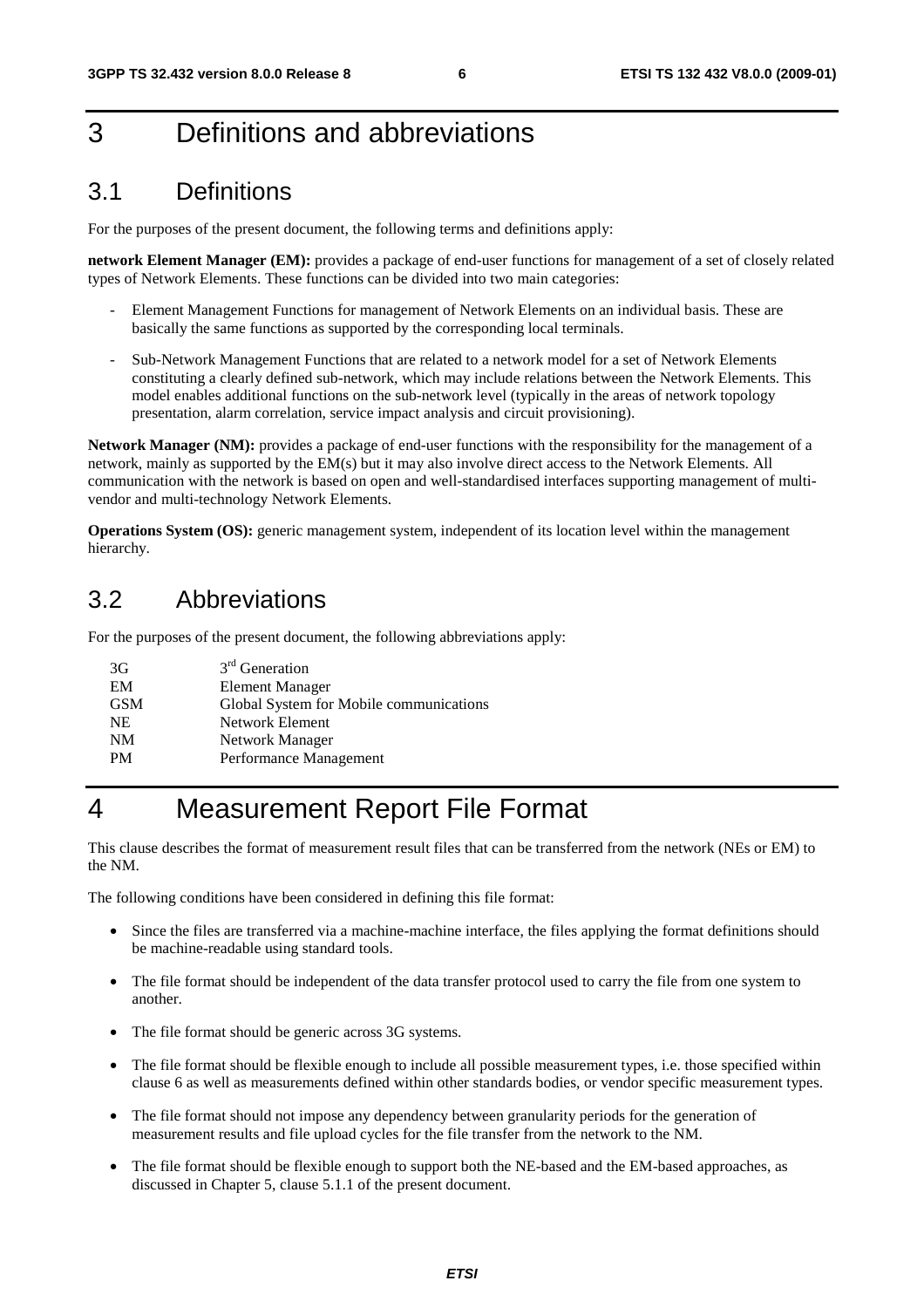• The file format should be usable for other interfaces than Itf-N if required. The measurement file header could be augmented to indicate this other usage, however this would be a non-standard extension. In the ASN.1 (see ITU-T Recommendation X.680 [10]) file format definition this is accommodated by the use of the ellipsis notation. XML schema allows such additions through insertion of extra schema elements through the provider of the nonstandard extension.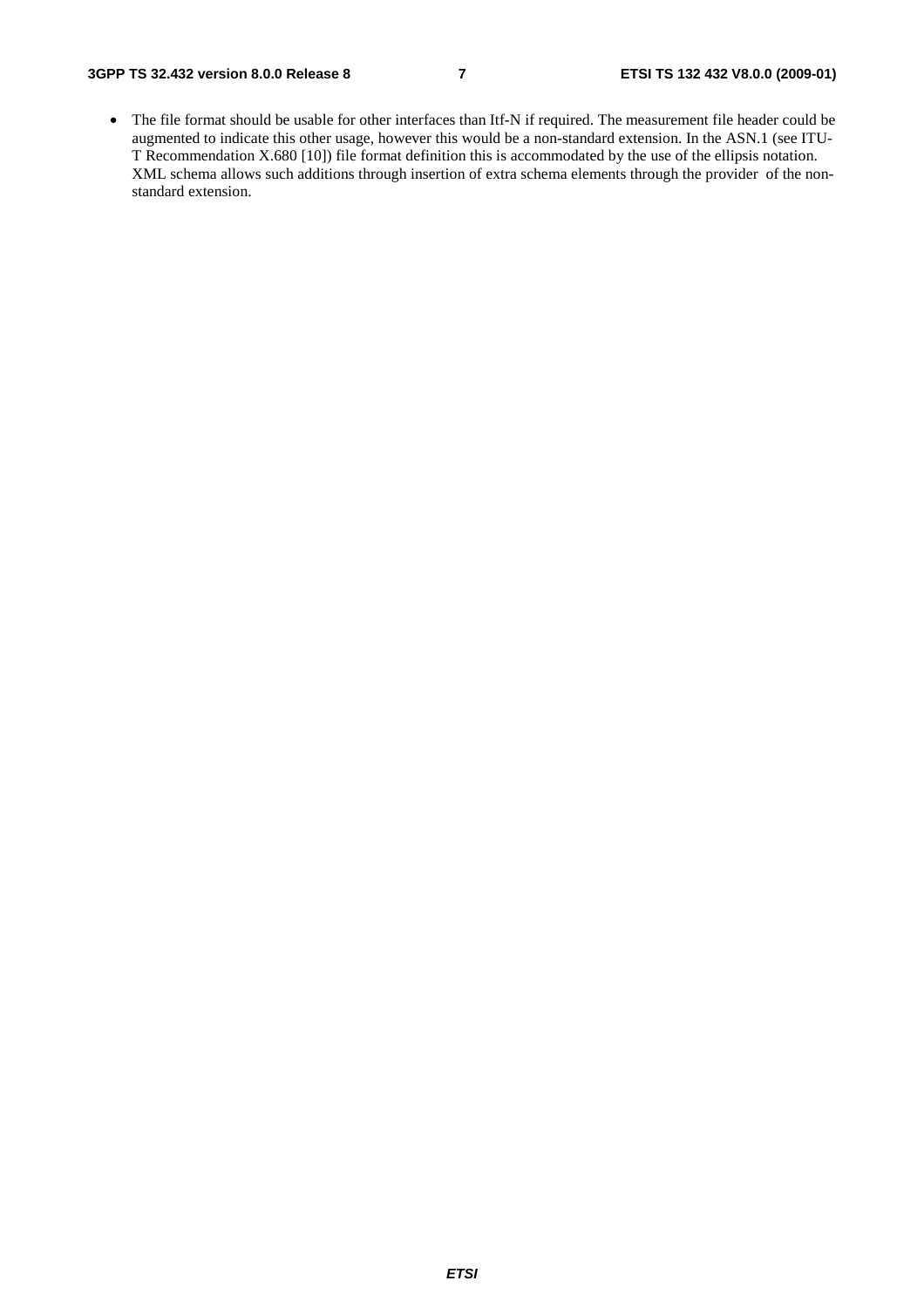# 4.1 File Content description

Table 4.1 lists all the file content items. It also provides an explanation of the individual items.

### **Table 4.1 File Content Description**

| <b>File Content Item</b> | <b>Description</b>                                                                                  |
|--------------------------|-----------------------------------------------------------------------------------------------------|
| measDataCollection       | This is the top-level tag, which identifies the file as a collection of measurement data. The file  |
|                          | content is made up of a header ("measFileHeader"), the collection of measurement result items       |
|                          | ("measData"), and a measurement file footer ("measFileFooter").                                     |
|                          | This is the measurement result file header to be inserted in each file. It includes a version       |
| measFileHeader           |                                                                                                     |
|                          | indicator, the name, type and vendor name of the sending network node, and a time stamp             |
|                          | ("collectionBeginTime").                                                                            |
| measData                 | The "measData" construct represents the sequence of zero or more measurement result items           |
|                          | contained in the file. It can be empty in case no measurement data can be provided. The             |
|                          | individual "measData" elements can appear in any order.                                             |
|                          | Each "measData" element contains the name of the NE ("nEId") and the list of measurement            |
|                          | results pertaining to that NE ("measInfo").                                                         |
| measFileFooter           | The measurement result file footer to be inserted in each file. It includes a time stamp, which     |
|                          | refers to the end of the overall measurement collection interval that is covered by the collected   |
|                          | measurement results being stored in this file.                                                      |
| fileFormatVersion        | This parameter identifies the file format version applied by the sender. The format version defined |
|                          | in the present document shall be the abridged number and version of this 3GPP document (see         |
|                          | below).                                                                                             |
|                          | The abridged number and version of a 3GPP document is constructed from its version specific full    |
|                          | reference "3GPP [] (yyyy-mm)" by:                                                                   |
|                          | - removing the leading "3GPP TS"                                                                    |
|                          | removing everything including and after the version third digit, representing editorial only        |
|                          | changes, together with its preceding dot character                                                  |
|                          | from the resulting string, removing leading and trailing white space, replacing every multi         |
|                          | character white space by a single space character and changing the case of all characters to        |
|                          | uppercase.                                                                                          |
| senderName               | The senderName uniquely identifies the NE or EM that assembled this measurement file by its         |
|                          | Distinguished Name (DN), according to the definitions in 3GPP TS 32.300 [6]. In the case of the     |
|                          | NE-based approach, it is identical to the sender's "nEDistinguishedName".                           |
| senderType               | This is a user configurable identifier of the type of network node that generated the file, e.g.    |
|                          | NodeB, EM, SGSN. The string may be empty (i.e. string size =0) in case the "senderType" is not      |
|                          | configured in the sender.                                                                           |
| vendorName               | The "vendorName" identifies the vendor of the equipment that provided the measurement file. The     |
|                          | string may be empty (i.e. string size $=0$ ) if the "vendorName" is not configured in the sender.   |
| collectionBeginTime      | The "collectionBeginTime" is a time stamp that refers to the start of the first measurement         |
|                          | collection interval (granularity period) that is covered by the collected measurement results that  |
|                          | are stored in this file.                                                                            |
| neld                     | The unique identification of the NE in the system. It includes the user name ("nEUserName"), the    |
|                          | distinguished name ("nEDistinguishedName") and the software version ("nESoftwareVersion") of        |
|                          | the NE.                                                                                             |
| neUserName               |                                                                                                     |
|                          | This is the user definable name ("userLabel") defined for the NE in 3GPP TS 32.622 [9]. The         |
|                          | string may be empty (i.e. string size =0) if the "nEUserName" is not configured in the CM           |
|                          | applications.                                                                                       |
| neDistinguishedName      | This is the Distinguished Name (DN) defined for the NE in 3GPP TS 32.300 [6]. It is unique across   |
|                          | an operator's 3G network. The string may be empty (i.e. string size =0) if the                      |
|                          | "nEDistinguishedName" is not configured in the CM applications.                                     |
| neSoftwareVersion        | This is the software version ("swVersion") defined for the NE in 3GPP TS 32.622 [9].                |
|                          | This is an optional parameter which allows post-processing systems to take care of vendor           |
|                          | specific measurements modified between software versions.                                           |
| measinfo                 | The sequence of measurements, values and related information. It includes a list of measurement     |
|                          | types ("measTypes") and the corresponding results ("measValues"), together with the time stamp      |
|                          | ("measTimeStamp") and granularity period ("granularityPeriod") pertaining to these                  |
|                          | measurements.                                                                                       |
| measInfold               | This attribute associates a tag name with the set of measurements defined by a measInfo             |
|                          | property. This is an optional parameter that may be used to assign unique names to categories of    |
|                          | measurements grouped together by measInfo elements. It allows parsing tools to easily isolate       |
|                          | measurement sets by name.                                                                           |
| measTimeStamp            | Time stamp referring to the end of the granularity period.                                          |
| jobld                    | The "jobld" represents the job with which measurement result contained in the file is associated.   |
|                          | The "jobld" is mandatory when PMIRP is supported.                                                   |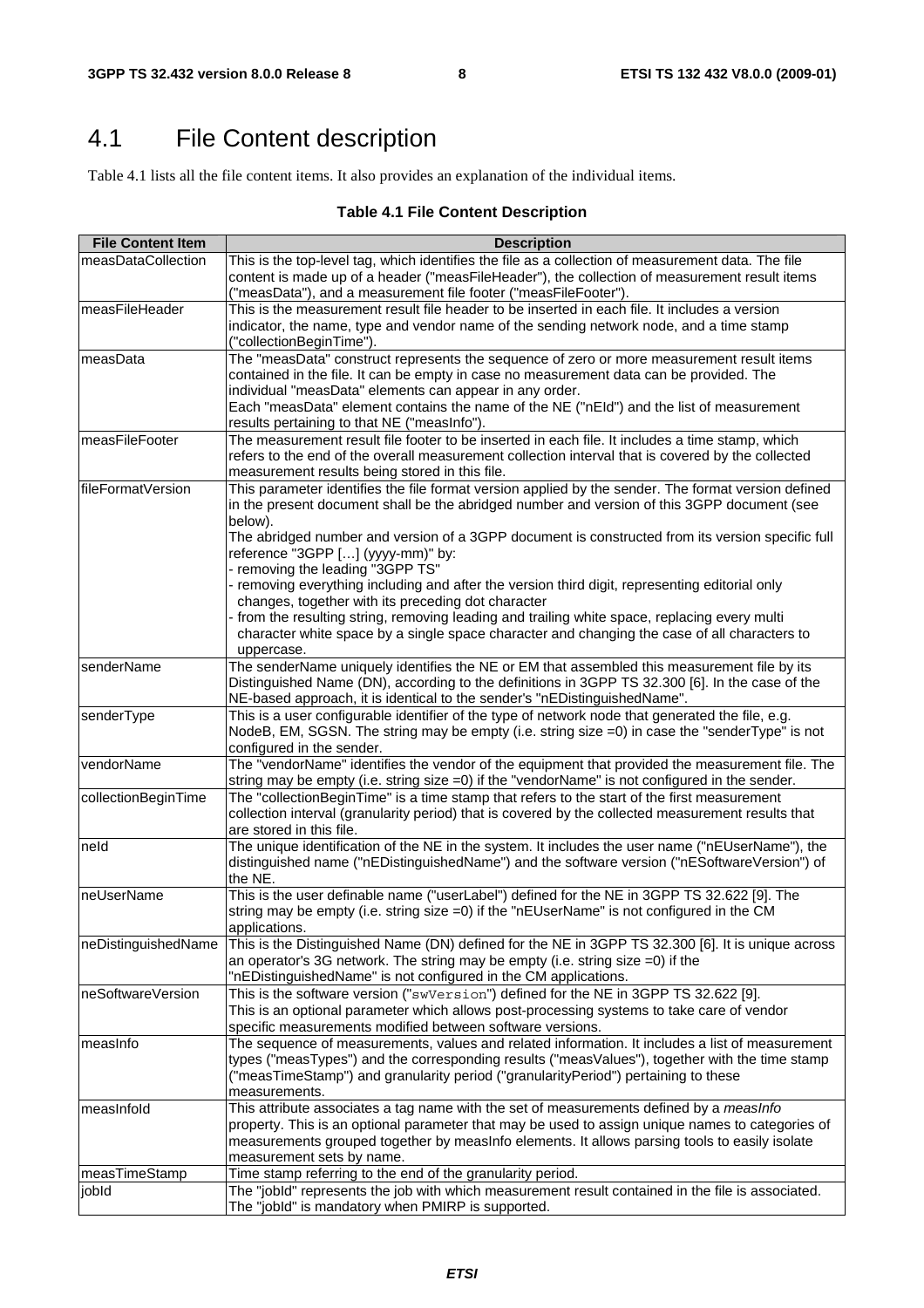| <b>File Content Item</b> | <b>Description</b>                                                                                                                                                                                                                                                                                                                                                                                                                                                                                                                                                                                                                                                                                                                                                                                                                                                                                                                                                                                                                                                                                                                                                                                                                                                                                                                   |
|--------------------------|--------------------------------------------------------------------------------------------------------------------------------------------------------------------------------------------------------------------------------------------------------------------------------------------------------------------------------------------------------------------------------------------------------------------------------------------------------------------------------------------------------------------------------------------------------------------------------------------------------------------------------------------------------------------------------------------------------------------------------------------------------------------------------------------------------------------------------------------------------------------------------------------------------------------------------------------------------------------------------------------------------------------------------------------------------------------------------------------------------------------------------------------------------------------------------------------------------------------------------------------------------------------------------------------------------------------------------------|
| granularityPeriod        | Granularity period of the measurement(s) in seconds.                                                                                                                                                                                                                                                                                                                                                                                                                                                                                                                                                                                                                                                                                                                                                                                                                                                                                                                                                                                                                                                                                                                                                                                                                                                                                 |
| reportingPeriod          | Reporting period of the measurement(s) in seconds.<br>The "reportingPeriod" is mandatory when PMIRP is supported.                                                                                                                                                                                                                                                                                                                                                                                                                                                                                                                                                                                                                                                                                                                                                                                                                                                                                                                                                                                                                                                                                                                                                                                                                    |
| measTypes                | This is the list of measurement types for which the following, analogous list of measurement<br>values ("measValues") pertains. The GSM only measurement types are defined in TS 52.402 [7].<br>The measurement types for UMTS and combined UMTS/GSM implementations are specified in<br>TS 32.403 [8].                                                                                                                                                                                                                                                                                                                                                                                                                                                                                                                                                                                                                                                                                                                                                                                                                                                                                                                                                                                                                              |
| measValues               | This parameter contains the list of measurement results for the resource being measured, e.g.<br>trunk, cell. It includes an identifier of the resource ("measObjInstId"), the list of measurement result<br>values ("measResults") and a flag that indicates whether the data is reliable ("suspectFlag").                                                                                                                                                                                                                                                                                                                                                                                                                                                                                                                                                                                                                                                                                                                                                                                                                                                                                                                                                                                                                          |
| measObjInstId            | The "measObjInstId" field contains the local distinguished name (LDN) of the measured object<br>within the scope defined by the "nEDistinguishedName" (see 3GPP TS 32.300 [6]). The<br>concatenation of the "nEDistinguishedName" and the "measObjInstId" yields the DN of the<br>measured object. The "measObjInstId" is therefore empty if the "nEDistinguishedName" already<br>specifies completely the DN of the measured object, which is the case for all measurements<br>specified on NE level. For example, if the measured object is a "ManagedElement" representing<br>RNC "RNC-Gbg-1", then the "nEDistinguishedName" will be for instance<br>"DC=a1.companyNN.com,SubNetwork=1,IRPAgent=1,SubNetwork=CountryNN,MeContext=MEC-<br>Gbg-1, ManagedElement=RNC-Gbg-1", and the "measObjInstId" will be empty. On the other hand,<br>if the measured object is a "UtranCell" representing cell "Gbg-997" managed by that RNC, then<br>the "nEDistinguishedName" will be for instance the same as above, i.e.<br>"DC=a1.companyNN.com,SubNetwork=1,IRPAgent=1,SubNetwork=CountryNN,MeContext=MEC-<br>Gbg-1, ManagedElement=RNC-Gbg-1", and the "measObjInstId" will be for instance<br>"RncFunction=RF-1,UtranCell=Gbg-997". The class of the "measObjInstId" is defined in item F of<br>each measurement definition template. |
| measResults              | This parameter contains the sequence of result values for the observed measurement types. The<br>"measResults" sequence shall have the same number of elements, which follow the same order<br>as the measTypes sequence. Normal values are INTEGERs and REALs. The NULL value is<br>reserved to indicate that the measurement item is not applicable or could not be retrieved for the<br>object instance.                                                                                                                                                                                                                                                                                                                                                                                                                                                                                                                                                                                                                                                                                                                                                                                                                                                                                                                          |
| suspectFlag              | Used as an indication of quality of the scanned data. FALSE in the case of reliable data, TRUE if<br>not reliable. The default value is "FALSE", in case the suspect flag has its default value it may be<br>omitted.                                                                                                                                                                                                                                                                                                                                                                                                                                                                                                                                                                                                                                                                                                                                                                                                                                                                                                                                                                                                                                                                                                                |
| timestamp                | This tag carries the time stamp that refers to the end of the measurement collection interval<br>(granularity period) that is covered by the collected measurement results that are stored in this file.<br>The minimum required information within timestamp is year, month, day, hour, minute, and<br>second.                                                                                                                                                                                                                                                                                                                                                                                                                                                                                                                                                                                                                                                                                                                                                                                                                                                                                                                                                                                                                      |

The measInfo contains the sequence of measurements, values and related information, in a table-oriented structure. A graphical representation of this structure can be found in clause 6.1.

The representation of all timestamps in PM files shall follow the representations allowed by the ISO 8601 [11]. The precise format for timestamp representation shall be determined by the technology used for encoding the PM file (e.g. ASN.1, XML DTD, XML Schema). The choice of technology should ensure that this representation is derived from ISO 8601 [11]. Based on the representation used, the timestamp shall refer to either UTC time or local time or local time with offset from UTC.

At least for those measurement types that are re-used from non-3GPP standards (e.g. IP, ATM), it is required that the measType be operator definable. This is necessary to allow the operator to harmonise the numbering between different vendors' systems where appropriate. Through this harmonisation, it can be assured that identical measurements always carry the same measType value, which is required by the post-processing system. This requirement will eventually be reflected in TS 52.402 [7] and TS 32.403 [8], which specify the performance measurements for GSM (TS 52.402 [7]) and UMTS and combined UMTS/GSM systems (TS 32.403 [8]).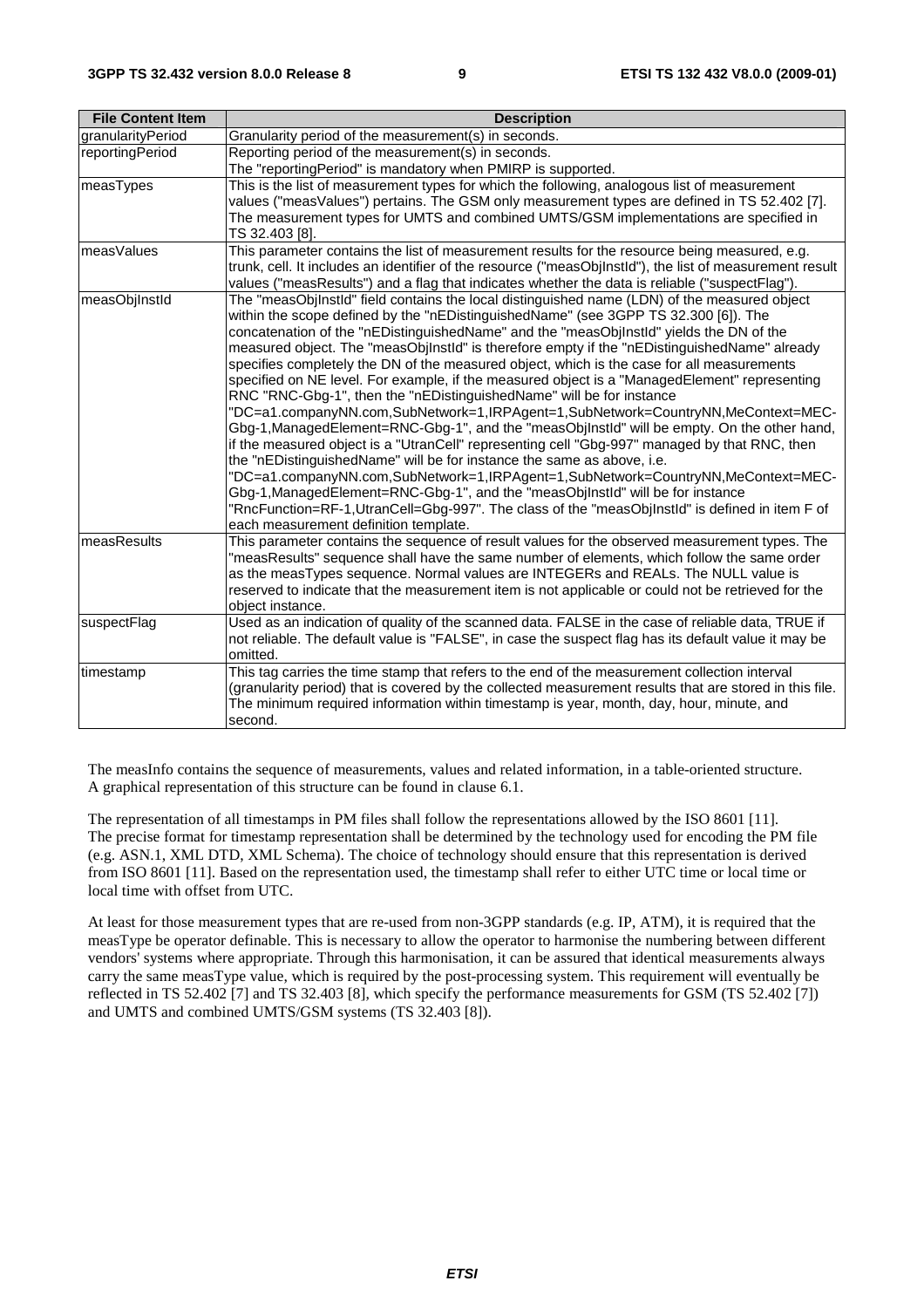# 5 Measurement Report File Conventions and Transfer Procedure

This clause describes the conventions how files containing performance measurement results are generated in the network (EM or NEs) and the procedure to transfer these files from the network to the NM.

# 5.1 Conventions

The following clauses define conventions for the generation and the naming of measurement-result files.

### 5.1.1 File generation

Since vendors may choose to implement the NM interface either in the NEs or the EM, the measurement result files for collection by the NM (push or pull transfer mechanism) may be provided by the NEs or the EM. Note that within one 3G network both possibilities may occur, since NEs of different types may use either one of the two possible approaches (NE based or EM based). This is particularly true in a multi-vendor network.

The procedures for the transfer of the files to the NM from either the NE or the EM are described in clause 5.2.

### 5.1.1.1 NE based approach

The NE shall generate one file immediately at the end of each granularity period. This file shall contain all measurement results produced by the NE within that granularity period. For example, if a NodeB runs 10 measurements with a granularity period of 15 minutes and 5 measurements with a granularity period of 5 minutes, then it shall generate one file containing 10 results every 15 minutes, and one file containing 5 measurement results every 5 minutes.

In the event of two or more granularity periods coming to an end at the same time, the NE shall generate one file per granularity period. Hence in the above example, the NodeB shall generate 2 files – one containing 10 results (15min granularity period) and the other containing 5 measurement results (5min granularity period), when the end time of the granularity periods coincide.

The NE and the granularity period shall be identified both in the file name and the file contents. NE identifiers (names) used for the files shall be in accordance with the NE naming conventions defined in 3GPP TS 32.300 [6]. The file shall be available for transfer to or collection by the NM as soon as all applicable results have been assembled.

Each NE is responsible for the generation and maintenance of the files pertaining to its own measurements (i.e. the measurements it executes). In particular, this implies that the RNC is not involved in the generation, provision or transfer of measurement result files of its controlled NodeBs, i.e. for the measurements defined for the NodeB in the present document, no results will be sent via the Iub interface. (Note that NodeB measurement results may be routed across the same physical interface as Iub, see 3GPP TS 25.442 [5] for details).

### 5.1.1.2 EM based approach

This approach requires that measurement results be forwarded to the EM according to the mechanisms described in clause 4.2.4 of the 3GPP TS 32.401[3]. The EM may choose to provide measurement result files as described above for the NEs, however, additional flexibility may be offered. For example, measurement results from several granularity periods and/ or several NEs could be written into one single file. These NEs may be determined based on network hierarchy (e.g. all NodeBs controlled by the same RNC, all NEs controlled by the same EM), or management domains configured by the system operator (e.g. NodeBs belonging to a certain (management or geographical) area). In case such rules are applied by the EM for the routing of measurement results to specific files then they shall be operator configurable. If results from more than one NE are contained in a file, the NE identifier used for the file shall be the EM name as defined in 3GPP TS 32.300 [6], or a domain name configured by the system operator. If results from more than one granularity period are contained in the file then the beginning of the first and the end of the last granularity period shall be indicated in the file name.

The file shall be made available for transfer to or collection by the NM as soon as all applicable results have been assembled.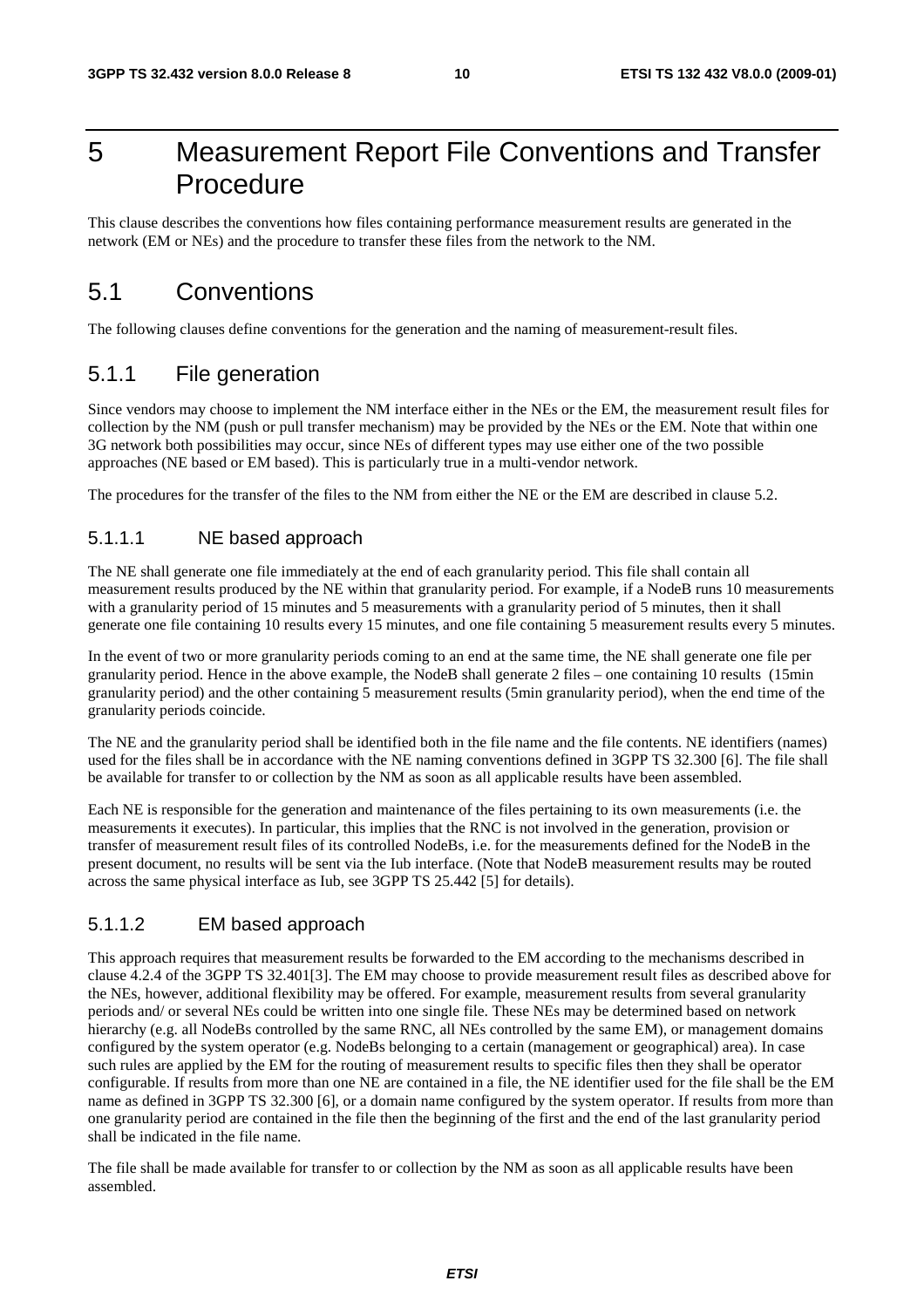### 5.1.2 File naming

The following convention shall be applied for measurement result file naming:

<Type><Startdate>.<Starttime>-[<Enddate>.]<Endtime>[\_-<jobId>][\_<UniqueId>][\_-\_<RC>]

- 1) The Type field indicates if the file contains measurement results for single or multiple NEs and/or granularity periods, where:
	- "A" means single NE, single granularity period;
	- "B" indicates multiple NEs, single granularity period;
	- "C" signifies single NE, multiple granularity periods;
	- "D" stands for multiple NEs, multiple granularity periods.

Note that files generated by the NEs will always have the Type field set to "A".

- 2) The Startdate field indicates the date when the granularity period began if the Type field is set to A or B. If the Type field is either "C" or "D" then Startdate contains the date when the first granularity period of the measurement results contained in the file started. The Startdate field is of the form YYYYMMDD, where:
	- YYYY is the year in four-digit notation;
	- MM is the month in two digit notation (01 12);
	- DD is the day in two-digit notation (01 31).
- 3) The Starttime field indicates the time when the granularity period began if the Type field is set to A or B. If the Type field is either "C" or "D" then Starttime contains the time when the first granularity period of the measurement results contained in the file began. The Starttime field is of the form HHMMshhmm, where:
	- HH is the two-digit hour of the day (local time), based on 24-hour clock (00 23);
	- MM is the two digit minute of the hour (local time), possible values are 00, 05, 10, 15, 20, 25, 30, 35, 40, 45, 50, and 55;
	- s is the sign of the local time differential from UTC  $(+ or -)$ , in case the time differential to UTC is 0 then the sign may be arbitrarily set to "+" or "-";
	- hh is the two-digit number of hours of the local time differential from UTC  $(00-23)$ ;
	- mm is the two digit number of minutes of the local time differential from UTC (00-59).
- 4) The Enddate field shall only be included if the Type field is set to "C" or "D", i.e. measurement results for multiple granularity periods are contained in the file. It identifies the date when the last granularity period of these measurements ended, and its structure corresponds to the Startdate field.
- 5) The Endtime field indicates the time when the granularity period ended if the Type field is set to A or B. If the Type field is either "C" or "D" then Endtime contains the time when the last granularity period of the measurement results contained in the file ended. Its structure corresponds to the Starttime field, however, the allowed values for the minute of the hour are 05, 10, 15, 20, 25, 30, 35, 40, 45, 50, 55, and 00.
- 6) UniqueId. This is the name of the NE, EM or domain, as defined in clauses B.1.1.1 and B.1.1.2 (e.g. a distinguishedName). The field may be omitted only if the distinguishedName is not available from the CM applications.
- 7) The RC parameter is a running count, starting with the value of "1", and shall be appended only if the filename is otherwise not unique, i.e. more than one file is generated and all other parameters of the file name are identical. Therefore it may only be used by the EM, since the described situation cannot occur with NE generated files. Note that the delimiter for this field,  $\_$ , is an underscore character  $($ ), followed by a minus character  $($ - $)$ , followed by an underscore character  $($  ).
- 8) jobId. When PMIRP is supported, the jobId shall be indicated in the performance measurement file name.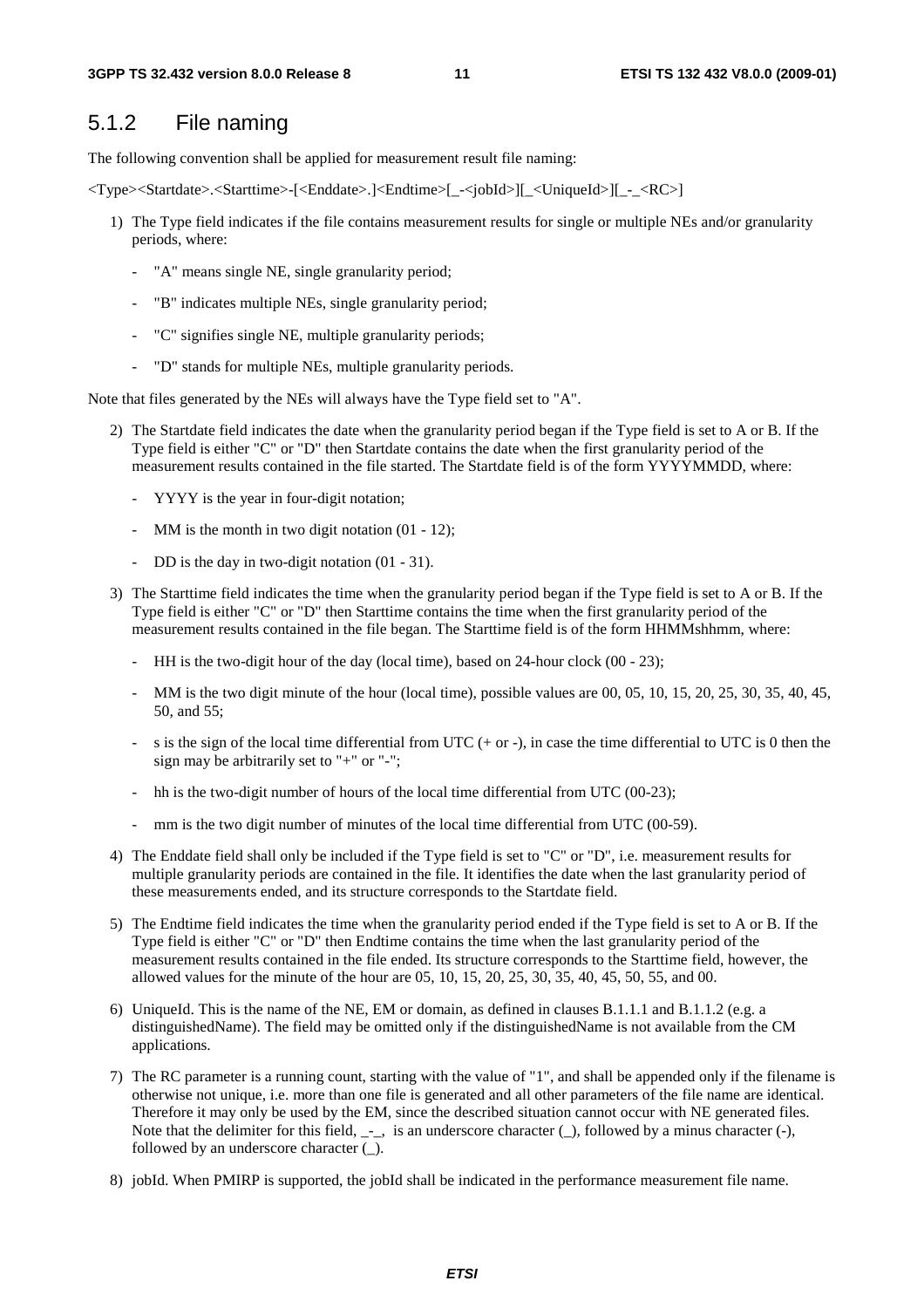Some examples describing file-naming convention:

- 1) file name: A20000626.2315+0200-2330+0200\_NodeBId, meaning: file produced by NodeB <NodeBId> on June 26, 2000, granularity period 15 minutes from 23:15 local to 23:30 local, with a time differential of +2 hours against UTC.
- 2) file name: B20021224.1700-1130-1705-1130\_-job10\_EMId, meaning: file containing results for multiple NEs, generated for measurement job job10, produced by EM <EMId> on December 24, 2002, granularity period 5 minutes from 17:00 local to 17:05 local, with a time differential of –11:30 hours against UTC.
- 3) file name: D20050907.1030+0000-20050909.1500+0000\_DomainId\_-\_2, meaning: file containing results for NEs belonging to domain <DomainId>, start of first granularity period 07 September 2005, 10:30 local, end of last granularity period 09 September 2005, 15:00 local, with a time differential of 0 against UTC. This file is produced by the EM managing the domain, and it is the second file for this domain/granularity period combination.

# 5.2. File transfer procedure

Both push (i.e. triggered by the NE) and pull (triggered by the OS) transfer modes shall be supported on the NM interface. Implementation specific means may be employed for the administration and control of the file transfer, concerning:

- the time of the transfer (in push mode);
- the routing of the transfer to one or more  $OS(s)$  (in push mode);
- the storage/deletion of the files in the NE, particularly when the EM based approach is chosen (cf. clause 5.1.1.2).

Measurement result files shall be retained by the file generator (i.e. NE or EM) at least until they have been successfully transferred to or collected by the NM. The storage capacity and the duration for which the data can be retained at the NE or the EM will be Operator and implementation dependent.

The file transfer procedure implemented in the system (NE or EM) shall ensure that no data can get lost under normal operating conditions. The procedure shall also ensure that the files will be deleted after successful transfer to the NM. Depending on the exact implementation of the procedure, the NM may be responsible for deleting those files, or older files will be eventually overwritten by new ones by the file generator in a round robin fashion.

Each implementation shall support all primitives of the selected protocol (e.g. put file, get file, inspect directory contents, delete file) which are needed by the NM. These primitives depend on the details of the procedure, as defined by the manufacturer.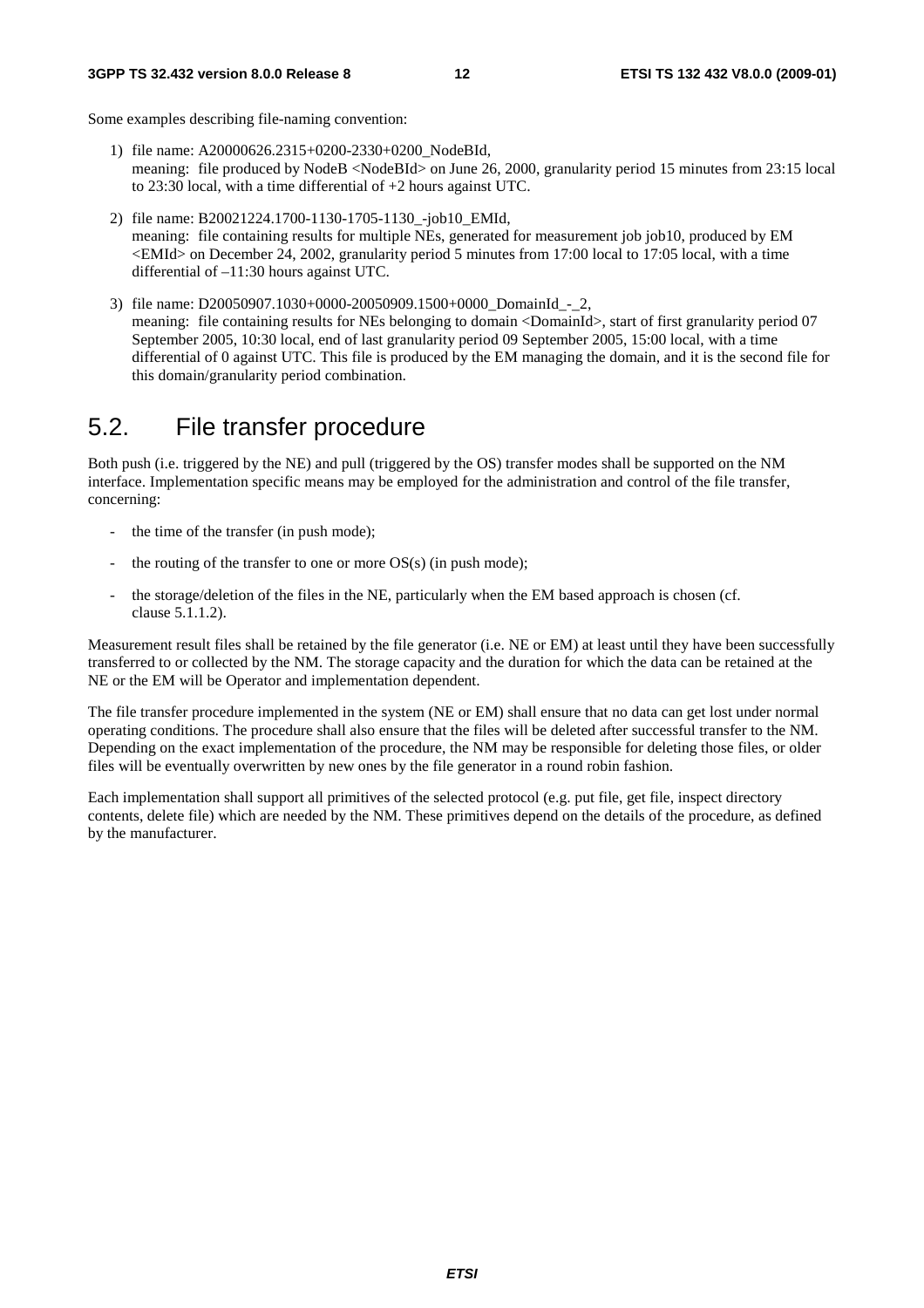# Annex A (informative): The table oriented file format structure

Measurement Items (counters) are typically grouped according functionality (cf. 3GPP TS 52.402 [7] Measurement Function). The term "measured object class" is used to identify such a group. The file format is based on the fact that the measurements are always collected in sets of one functional group.

The measInfo contains the sequence of measurements, values and related information, in a table-oriented structure. It includes a list of measurement types ("measTypes") and the corresponding values ("measValues"), together with the time stamp ("measTimeStamp"), granularity period ("granularityPeriod") and reporting period ("reportingPeriod") pertaining to these measurements. Whenever one of these 4 elements changes, then a new measInfo sequence is started. If the "measTypes" change, then also the "measValues" change, because these elements are connected in the following way: the "measTypes" correspond to a specific measurement object (NE, trunk, cell, …), of which one or more instances can exist inside the NE.

Hence for one set of "measTypes", there can be one or more sets of "measValues", according to the "measObjInstId".

The above is best explained with an example: consider the CELL measurement function (3GPP TS 52.402 [7]). Then the measured object class is Cell. The measInfo contains a "header" line defining which measurements related to Cell are collected (measTypes), and in which order. The subsequent "data" lines will then contain the values of the measurements for each specific cell, which is measured, one data line per cell (measValues).

This format will generate a kind of table with as column headings the measurement names, and in the rows the corresponding measurement values per measured instance.

# A.1 Graphical representation of the table structure

For clarity, the table in the example below only contains the measTypes and measValues (and suspectFlag), not the granularityPeriod, reportingPeriod and the measTimeStamp.

|            |     |     |     | attTCHSeizures succTCHSeizures attImmediateAssignProcs succImmediateAssignProcs |        |
|------------|-----|-----|-----|---------------------------------------------------------------------------------|--------|
| lcell=997l | 234 | 345 | 567 | 789                                                                             | falsel |
| cell=998   | 890 | 901 | 123 | 234                                                                             | falsel |
| cell=999   | 456 | 567 | 678 | 789                                                                             | falsel |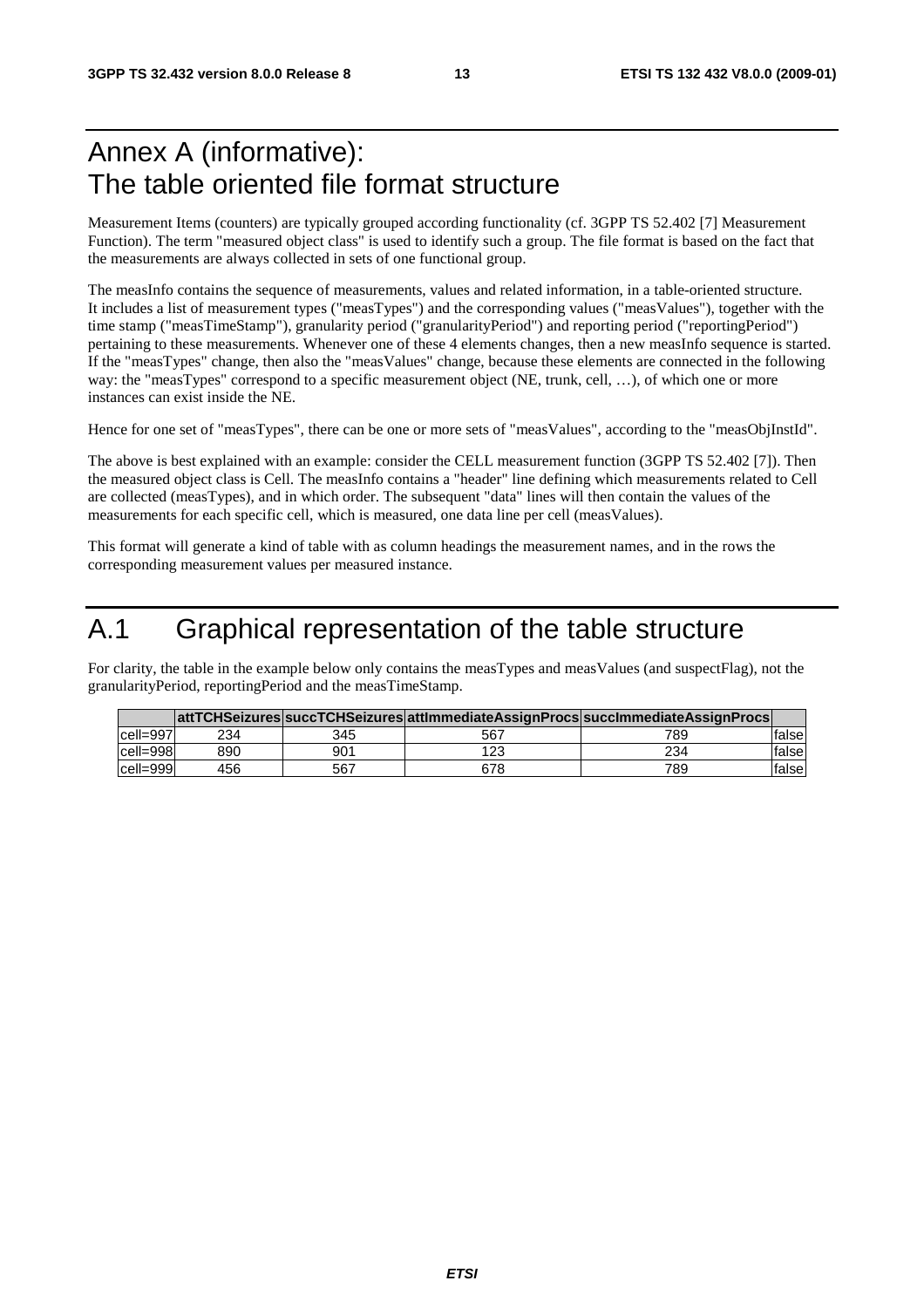# Annex B (informative): Change history

| <b>Change history</b> |      |                           |           |     |                                                                 |    |         |             |
|-----------------------|------|---------------------------|-----------|-----|-----------------------------------------------------------------|----|---------|-------------|
| <b>Date</b>           |      | TSG # TSG Doc.            | <b>CR</b> |     | <b>Rev Subject/Comment</b>                                      |    | Cat Old | <b>New</b>  |
| Sep 2004              | S 25 | SP-040578                 |           | --  | Draft created based on 32.401 V6.1.0 and submitted to SA#25 for | -- | 1.0.0   |             |
|                       |      |                           |           |     | Information                                                     |    |         |             |
| Dec 2004              | S 26 | SP-040786                 | --        | $-$ | Submitted to SA#26 for Approval                                 | -- |         | 2.0.0 6.0.0 |
|                       |      | Mar 2005 ISA 27 SP-050040 | $0001$ -- |     | Resolve ambiguity in the format for timestamps in PM files      | A  |         | 6.0.061.1.0 |
| Sep 2005              |      | SA 29 SP-050585           | 0002      |     | Enhance PM XML file format with measInfo                        | С  |         | 6.1.0 7.0.0 |
| Dec 2008 SA 42 --     |      |                           | --        | --  | Upgrade to Release 8                                            | -- |         | 7.0.0 8.0.0 |
|                       |      |                           |           |     |                                                                 |    |         |             |
|                       |      |                           |           |     |                                                                 |    |         |             |
|                       |      |                           |           |     |                                                                 |    |         |             |
|                       |      |                           |           |     |                                                                 |    |         |             |
|                       |      |                           |           |     |                                                                 |    |         |             |
|                       |      |                           |           |     |                                                                 |    |         |             |